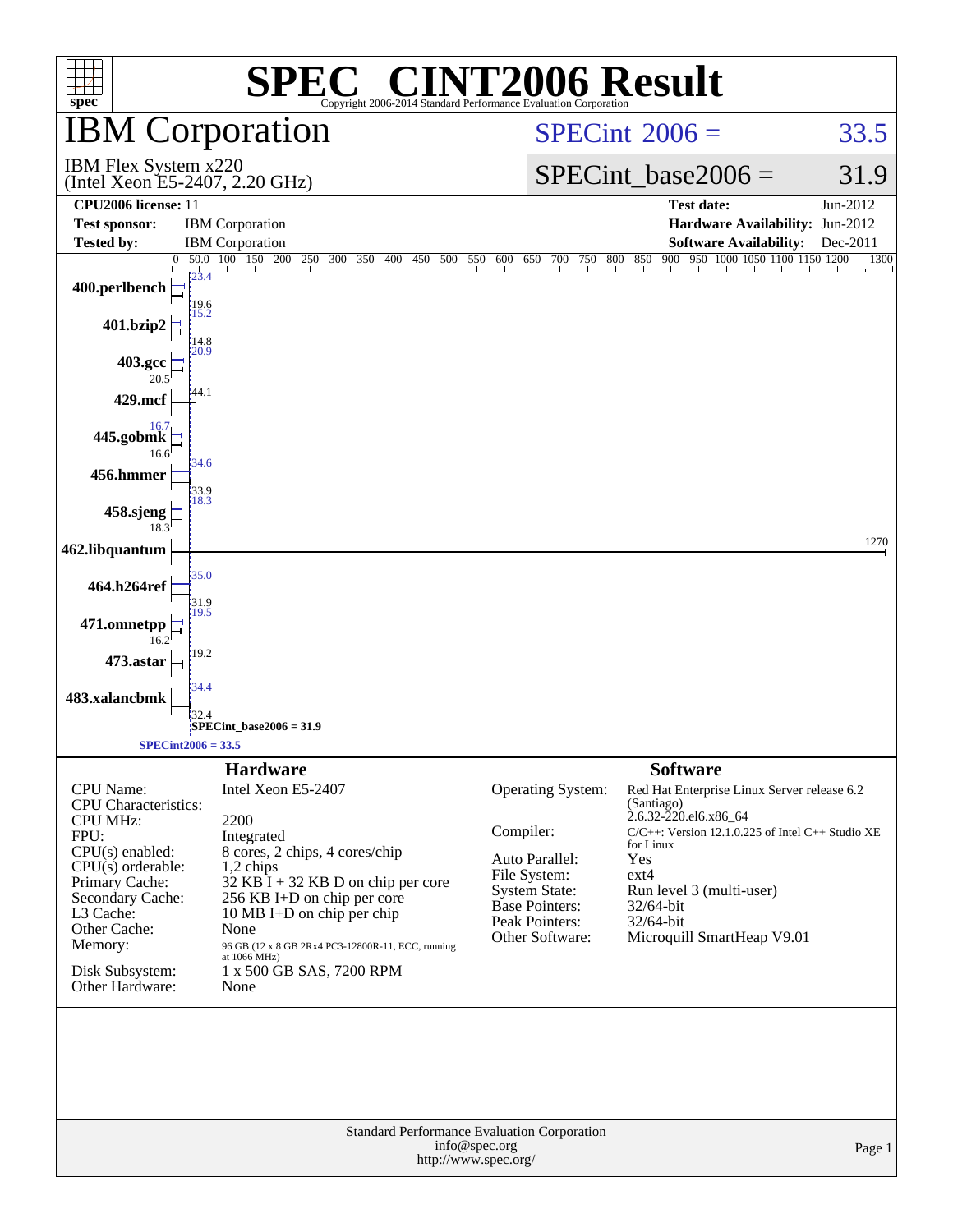

# IBM Corporation

## $SPECint2006 = 33.5$  $SPECint2006 = 33.5$

#### IBM Flex System x220

(Intel Xeon E5-2407, 2.20 GHz)

SPECint base2006 =  $31.9$ 

**[CPU2006 license:](http://www.spec.org/auto/cpu2006/Docs/result-fields.html#CPU2006license)** 11 **[Test date:](http://www.spec.org/auto/cpu2006/Docs/result-fields.html#Testdate)** Jun-2012 **[Test sponsor:](http://www.spec.org/auto/cpu2006/Docs/result-fields.html#Testsponsor)** IBM Corporation **IBM** Corporation **[Hardware Availability:](http://www.spec.org/auto/cpu2006/Docs/result-fields.html#HardwareAvailability)** Jun-2012 **[Tested by:](http://www.spec.org/auto/cpu2006/Docs/result-fields.html#Testedby)** IBM Corporation **[Software Availability:](http://www.spec.org/auto/cpu2006/Docs/result-fields.html#SoftwareAvailability)** Dec-2011

### **[Results Table](http://www.spec.org/auto/cpu2006/Docs/result-fields.html#ResultsTable)**

|                                                    | <b>Base</b>    |                   |                |              |                |       | <b>Peak</b>                 |              |                |              |                |              |
|----------------------------------------------------|----------------|-------------------|----------------|--------------|----------------|-------|-----------------------------|--------------|----------------|--------------|----------------|--------------|
| <b>Benchmark</b>                                   | <b>Seconds</b> | <b>Ratio</b>      | <b>Seconds</b> | <b>Ratio</b> | <b>Seconds</b> | Ratio | <b>Seconds</b>              | <b>Ratio</b> | <b>Seconds</b> | <b>Ratio</b> | <b>Seconds</b> | <b>Ratio</b> |
| 400.perlbench                                      | 500            | 19.5              | 498            | 19.6         | 498            | 19.6  | 417                         | 23.4         | 416            | 23.5         | 417            | 23.4         |
| 401.bzip2                                          | 653            | 14.8              | 653            | 14.8         | 653            | 14.8  | 632                         | 15.3         | 633            | 15.2         | 633            | 15.2         |
| $403.\mathrm{gcc}$                                 | 391            | 20.6              | 392            | 20.5         | 392            | 20.5  | 386                         | 20.9         | 385            | 20.9         | <b>386</b>     | 20.9         |
| $429$ .mcf                                         | 207            | 44.1              | 207            | 44.1         | 206            | 44.3  | 207                         | 44.1         | 207            | 44.1         | 206            | 44.3         |
| $445$ .gobmk                                       | 634            | 16.6              | 634            | 16.6         | 633            | 16.6  | 628                         | 16.7         | 628            | 16.7         | 628            | 16.7         |
| $456.$ hmmer                                       | 275            | 33.9              | 275            | 33.9         | 275            | 33.9  | 270                         | 34.6         | 271            | 34.4         | 270            | 34.6         |
| $458$ .sjeng                                       | 660            | 18.3              | 660            | 18.3         | 659            | 18.4  | 660                         | 18.3         | 660            | 18.3         | 659            | 18.4         |
| 462.libquantum                                     | 16.3           | 1270              | 16.1           | 1290         | 16.3           | 1270  | 16.3                        | 1270         | 16.1           | 1290         | 16.3           | 1270         |
| 464.h264ref                                        | 693            | 32.0              | 704            | 31.4         | 693            | 31.9  | 633                         | 35.0         | 633            | 35.0         | 638            | 34.7         |
|                                                    | 388            | 16.1              | 385            | 16.3         | 386            | 16.2  | 319                         | 19.6         | 320            | <b>19.5</b>  | 323            | 19.3         |
|                                                    | 365            | 19.2              | 365            | 19.2         | 369            | 19.0  | 365                         | 19.2         | 365            | 19.2         | 369            | 19.0         |
|                                                    | 213            | <u>32.4</u>       | 212            | 32.5         | 214            | 32.2  | 201                         | 34.4         | 201            | 34.3         | 201            | 34.4         |
| 471.omnetpp<br>$473.$ astar<br>483.xalancbmk<br>D. | 1.             | $\cdot$ $\cdot$ 1 |                | 1.1.1        |                | T11   | $1 \quad 1$<br>$\mathbf{1}$ | $\mathbf{1}$ | $\cdot$        |              |                |              |

Results appear in the [order in which they were run.](http://www.spec.org/auto/cpu2006/Docs/result-fields.html#RunOrder) Bold underlined text [indicates a median measurement.](http://www.spec.org/auto/cpu2006/Docs/result-fields.html#Median)

### **[Operating System Notes](http://www.spec.org/auto/cpu2006/Docs/result-fields.html#OperatingSystemNotes)**

Stack size set to unlimited using "ulimit -s unlimited"

### **[Platform Notes](http://www.spec.org/auto/cpu2006/Docs/result-fields.html#PlatformNotes)**

 Operating Mode set to Maximum Perfomance in BIOS Sysinfo program /cpu2006.1.2/config/sysinfo.rev6800 \$Rev: 6800 \$ \$Date:: 2011-10-11 #\$ 6f2ebdff5032aaa42e583f96b07f99d3 running on kestral-pete Sat Jun 9 14:59:58 2012

 This section contains SUT (System Under Test) info as seen by some common utilities. To remove or add to this section, see: <http://www.spec.org/cpu2006/Docs/config.html#sysinfo>

 From /proc/cpuinfo model name : Intel(R) Xeon(R) CPU E5-2407 0 @ 2.20GHz 2 "physical id"s (chips) 8 "processors" cores, siblings (Caution: counting these is hw and system dependent. The following excerpts from /proc/cpuinfo might not be reliable. Use with caution.) cpu cores : 4 siblings : 4 physical 0: cores 0 1 2 3 physical 1: cores 0 1 2 3 cache size : 10240 KB

From /proc/meminfo

Continued on next page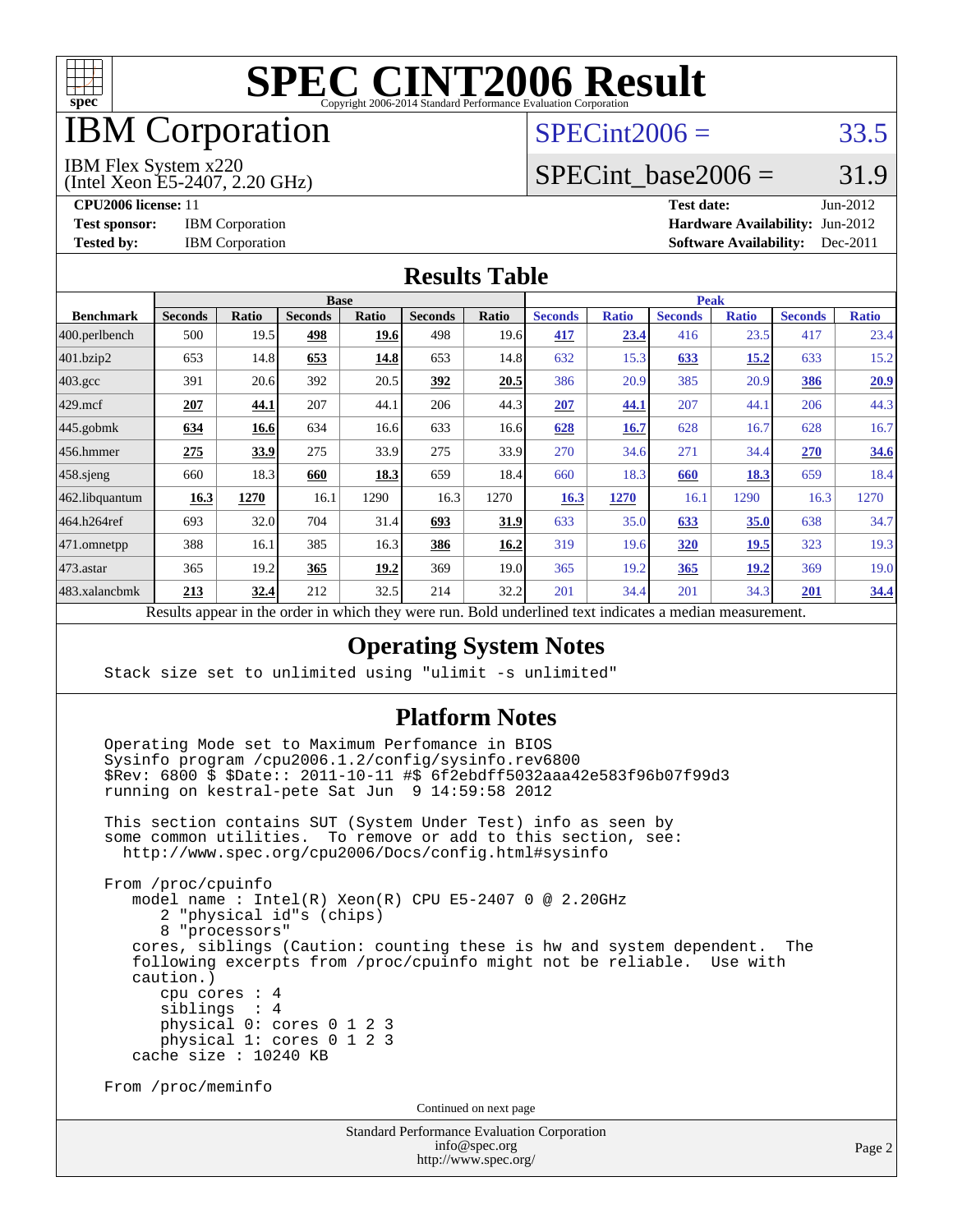

IBM Corporation

 $SPECint2006 = 33.5$  $SPECint2006 = 33.5$ 

(Intel Xeon E5-2407, 2.20 GHz) IBM Flex System x220

SPECint base2006 =  $31.9$ 

**[Test sponsor:](http://www.spec.org/auto/cpu2006/Docs/result-fields.html#Testsponsor)** IBM Corporation **IBM** Corporation **[Hardware Availability:](http://www.spec.org/auto/cpu2006/Docs/result-fields.html#HardwareAvailability)** Jun-2012 **[Tested by:](http://www.spec.org/auto/cpu2006/Docs/result-fields.html#Testedby)** IBM Corporation **[Software Availability:](http://www.spec.org/auto/cpu2006/Docs/result-fields.html#SoftwareAvailability)** Dec-2011

**[CPU2006 license:](http://www.spec.org/auto/cpu2006/Docs/result-fields.html#CPU2006license)** 11 **[Test date:](http://www.spec.org/auto/cpu2006/Docs/result-fields.html#Testdate)** Jun-2012

#### **[Platform Notes \(Continued\)](http://www.spec.org/auto/cpu2006/Docs/result-fields.html#PlatformNotes)**

 MemTotal: 99045448 kB HugePages Total: 0 Hugepagesize: 2048 kB

 /usr/bin/lsb\_release -d Red Hat Enterprise Linux Server release 6.2 (Santiago)

From /etc/\*release\* /etc/\*version\*

 redhat-release: Red Hat Enterprise Linux Server release 6.2 (Santiago) system-release: Red Hat Enterprise Linux Server release 6.2 (Santiago) system-release-cpe: cpe:/o:redhat:enterprise\_linux:6server:ga:server

uname -a:

 Linux kestral-pete 2.6.32-220.el6.x86\_64 #1 SMP Wed Nov 9 08:03:13 EST 2011 x86\_64 x86\_64 x86\_64 GNU/Linux

run-level 3 Jun 8 14:43

SPEC is set to: /cpu2006.1.2<br>Filesystem Type Size Type Size Used Avail Use% Mounted on /dev/mapper/vg\_kestralpete-lv\_root ext4 449G 6.1G 420G 2% /

 Additional information from dmidecode: Memory: 12x Micron 36JSF1G72PZ-1G6M1 8 GB 1600 MHz 2 rank

(End of data from sysinfo program)

### **[General Notes](http://www.spec.org/auto/cpu2006/Docs/result-fields.html#GeneralNotes)**

Environment variables set by runspec before the start of the run: KMP\_AFFINITY = "granularity=fine,scatter" LD\_LIBRARY\_PATH = "/cpu2006.1.2/libs/32:/cpu2006.1.2/libs/64" OMP\_NUM\_THREADS = "8" Binaries compiled on a system with 1x Core i7-860 CPU + 8GB memory using RHEL5.5 Transparent Huge Pages enabled with:

echo always > /sys/kernel/mm/redhat\_transparent\_hugepage/enabled

## **[Base Compiler Invocation](http://www.spec.org/auto/cpu2006/Docs/result-fields.html#BaseCompilerInvocation)**

[C benchmarks](http://www.spec.org/auto/cpu2006/Docs/result-fields.html#Cbenchmarks): icc  $-m64$ 

[C++ benchmarks:](http://www.spec.org/auto/cpu2006/Docs/result-fields.html#CXXbenchmarks) [icpc -m64](http://www.spec.org/cpu2006/results/res2012q3/cpu2006-20120618-23018.flags.html#user_CXXbase_intel_icpc_64bit_fc66a5337ce925472a5c54ad6a0de310)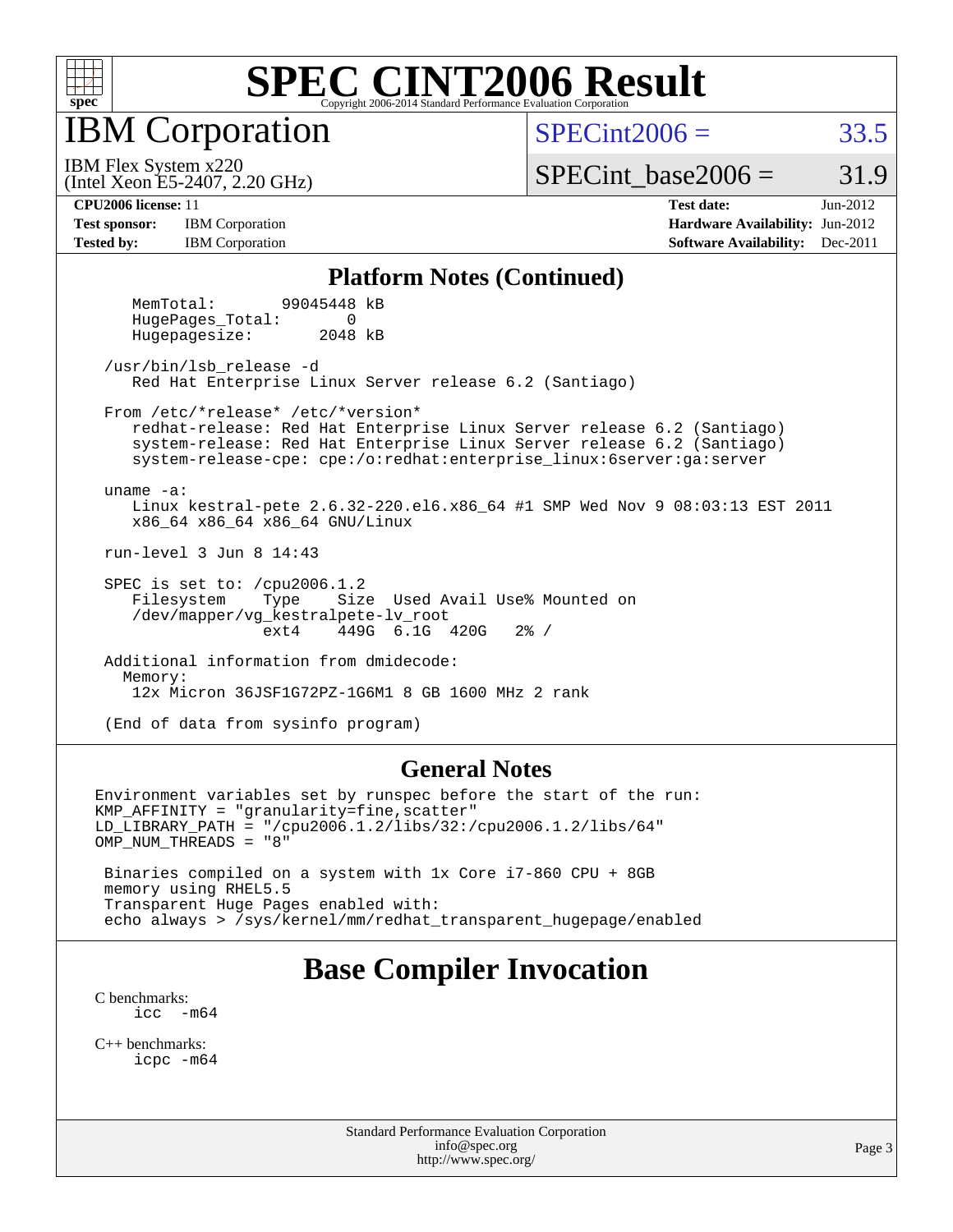

IBM Corporation

 $SPECint2006 = 33.5$  $SPECint2006 = 33.5$ 

(Intel Xeon E5-2407, 2.20 GHz) IBM Flex System x220

SPECint base2006 =  $31.9$ 

**[CPU2006 license:](http://www.spec.org/auto/cpu2006/Docs/result-fields.html#CPU2006license)** 11 **[Test date:](http://www.spec.org/auto/cpu2006/Docs/result-fields.html#Testdate)** Jun-2012 **[Test sponsor:](http://www.spec.org/auto/cpu2006/Docs/result-fields.html#Testsponsor)** IBM Corporation **[Hardware Availability:](http://www.spec.org/auto/cpu2006/Docs/result-fields.html#HardwareAvailability)** Jun-2012 **[Tested by:](http://www.spec.org/auto/cpu2006/Docs/result-fields.html#Testedby)** IBM Corporation **[Software Availability:](http://www.spec.org/auto/cpu2006/Docs/result-fields.html#SoftwareAvailability)** Dec-2011

### **[Base Portability Flags](http://www.spec.org/auto/cpu2006/Docs/result-fields.html#BasePortabilityFlags)**

 400.perlbench: [-DSPEC\\_CPU\\_LP64](http://www.spec.org/cpu2006/results/res2012q3/cpu2006-20120618-23018.flags.html#b400.perlbench_basePORTABILITY_DSPEC_CPU_LP64) [-DSPEC\\_CPU\\_LINUX\\_X64](http://www.spec.org/cpu2006/results/res2012q3/cpu2006-20120618-23018.flags.html#b400.perlbench_baseCPORTABILITY_DSPEC_CPU_LINUX_X64) 401.bzip2: [-DSPEC\\_CPU\\_LP64](http://www.spec.org/cpu2006/results/res2012q3/cpu2006-20120618-23018.flags.html#suite_basePORTABILITY401_bzip2_DSPEC_CPU_LP64) 403.gcc: [-DSPEC\\_CPU\\_LP64](http://www.spec.org/cpu2006/results/res2012q3/cpu2006-20120618-23018.flags.html#suite_basePORTABILITY403_gcc_DSPEC_CPU_LP64) 429.mcf: [-DSPEC\\_CPU\\_LP64](http://www.spec.org/cpu2006/results/res2012q3/cpu2006-20120618-23018.flags.html#suite_basePORTABILITY429_mcf_DSPEC_CPU_LP64) 445.gobmk: [-DSPEC\\_CPU\\_LP64](http://www.spec.org/cpu2006/results/res2012q3/cpu2006-20120618-23018.flags.html#suite_basePORTABILITY445_gobmk_DSPEC_CPU_LP64) 456.hmmer: [-DSPEC\\_CPU\\_LP64](http://www.spec.org/cpu2006/results/res2012q3/cpu2006-20120618-23018.flags.html#suite_basePORTABILITY456_hmmer_DSPEC_CPU_LP64) 458.sjeng: [-DSPEC\\_CPU\\_LP64](http://www.spec.org/cpu2006/results/res2012q3/cpu2006-20120618-23018.flags.html#suite_basePORTABILITY458_sjeng_DSPEC_CPU_LP64) 462.libquantum: [-DSPEC\\_CPU\\_LP64](http://www.spec.org/cpu2006/results/res2012q3/cpu2006-20120618-23018.flags.html#suite_basePORTABILITY462_libquantum_DSPEC_CPU_LP64) [-DSPEC\\_CPU\\_LINUX](http://www.spec.org/cpu2006/results/res2012q3/cpu2006-20120618-23018.flags.html#b462.libquantum_baseCPORTABILITY_DSPEC_CPU_LINUX) 464.h264ref: [-DSPEC\\_CPU\\_LP64](http://www.spec.org/cpu2006/results/res2012q3/cpu2006-20120618-23018.flags.html#suite_basePORTABILITY464_h264ref_DSPEC_CPU_LP64) 471.omnetpp: [-DSPEC\\_CPU\\_LP64](http://www.spec.org/cpu2006/results/res2012q3/cpu2006-20120618-23018.flags.html#suite_basePORTABILITY471_omnetpp_DSPEC_CPU_LP64) 473.astar: [-DSPEC\\_CPU\\_LP64](http://www.spec.org/cpu2006/results/res2012q3/cpu2006-20120618-23018.flags.html#suite_basePORTABILITY473_astar_DSPEC_CPU_LP64) 483.xalancbmk: [-DSPEC\\_CPU\\_LP64](http://www.spec.org/cpu2006/results/res2012q3/cpu2006-20120618-23018.flags.html#suite_basePORTABILITY483_xalancbmk_DSPEC_CPU_LP64) [-DSPEC\\_CPU\\_LINUX](http://www.spec.org/cpu2006/results/res2012q3/cpu2006-20120618-23018.flags.html#b483.xalancbmk_baseCXXPORTABILITY_DSPEC_CPU_LINUX)

### **[Base Optimization Flags](http://www.spec.org/auto/cpu2006/Docs/result-fields.html#BaseOptimizationFlags)**

[C benchmarks](http://www.spec.org/auto/cpu2006/Docs/result-fields.html#Cbenchmarks):

[-xSSE4.2](http://www.spec.org/cpu2006/results/res2012q3/cpu2006-20120618-23018.flags.html#user_CCbase_f-xSSE42_f91528193cf0b216347adb8b939d4107) [-ipo](http://www.spec.org/cpu2006/results/res2012q3/cpu2006-20120618-23018.flags.html#user_CCbase_f-ipo) [-O3](http://www.spec.org/cpu2006/results/res2012q3/cpu2006-20120618-23018.flags.html#user_CCbase_f-O3) [-no-prec-div](http://www.spec.org/cpu2006/results/res2012q3/cpu2006-20120618-23018.flags.html#user_CCbase_f-no-prec-div) [-parallel](http://www.spec.org/cpu2006/results/res2012q3/cpu2006-20120618-23018.flags.html#user_CCbase_f-parallel) [-opt-prefetch](http://www.spec.org/cpu2006/results/res2012q3/cpu2006-20120618-23018.flags.html#user_CCbase_f-opt-prefetch) [-auto-p32](http://www.spec.org/cpu2006/results/res2012q3/cpu2006-20120618-23018.flags.html#user_CCbase_f-auto-p32)

[C++ benchmarks:](http://www.spec.org/auto/cpu2006/Docs/result-fields.html#CXXbenchmarks)

[-xSSE4.2](http://www.spec.org/cpu2006/results/res2012q3/cpu2006-20120618-23018.flags.html#user_CXXbase_f-xSSE42_f91528193cf0b216347adb8b939d4107) [-ipo](http://www.spec.org/cpu2006/results/res2012q3/cpu2006-20120618-23018.flags.html#user_CXXbase_f-ipo) [-O3](http://www.spec.org/cpu2006/results/res2012q3/cpu2006-20120618-23018.flags.html#user_CXXbase_f-O3) [-no-prec-div](http://www.spec.org/cpu2006/results/res2012q3/cpu2006-20120618-23018.flags.html#user_CXXbase_f-no-prec-div) [-opt-prefetch](http://www.spec.org/cpu2006/results/res2012q3/cpu2006-20120618-23018.flags.html#user_CXXbase_f-opt-prefetch) [-auto-p32](http://www.spec.org/cpu2006/results/res2012q3/cpu2006-20120618-23018.flags.html#user_CXXbase_f-auto-p32) [-Wl,-z,muldefs](http://www.spec.org/cpu2006/results/res2012q3/cpu2006-20120618-23018.flags.html#user_CXXbase_link_force_multiple1_74079c344b956b9658436fd1b6dd3a8a) [-L/smartheap -lsmartheap64](http://www.spec.org/cpu2006/results/res2012q3/cpu2006-20120618-23018.flags.html#user_CXXbase_SmartHeap64_5e654037dadeae1fe403ab4b4466e60b)

### **[Base Other Flags](http://www.spec.org/auto/cpu2006/Docs/result-fields.html#BaseOtherFlags)**

[C benchmarks](http://www.spec.org/auto/cpu2006/Docs/result-fields.html#Cbenchmarks):

403.gcc: [-Dalloca=\\_alloca](http://www.spec.org/cpu2006/results/res2012q3/cpu2006-20120618-23018.flags.html#b403.gcc_baseEXTRA_CFLAGS_Dalloca_be3056838c12de2578596ca5467af7f3)

# **[Peak Compiler Invocation](http://www.spec.org/auto/cpu2006/Docs/result-fields.html#PeakCompilerInvocation)**

[C benchmarks \(except as noted below\)](http://www.spec.org/auto/cpu2006/Docs/result-fields.html#Cbenchmarksexceptasnotedbelow):

[icc -m64](http://www.spec.org/cpu2006/results/res2012q3/cpu2006-20120618-23018.flags.html#user_CCpeak_intel_icc_64bit_f346026e86af2a669e726fe758c88044)

400.perlbench: [icc -m32](http://www.spec.org/cpu2006/results/res2012q3/cpu2006-20120618-23018.flags.html#user_peakCCLD400_perlbench_intel_icc_a6a621f8d50482236b970c6ac5f55f93)

445.gobmk: [icc -m32](http://www.spec.org/cpu2006/results/res2012q3/cpu2006-20120618-23018.flags.html#user_peakCCLD445_gobmk_intel_icc_a6a621f8d50482236b970c6ac5f55f93)

464.h264ref: [icc -m32](http://www.spec.org/cpu2006/results/res2012q3/cpu2006-20120618-23018.flags.html#user_peakCCLD464_h264ref_intel_icc_a6a621f8d50482236b970c6ac5f55f93)

[C++ benchmarks \(except as noted below\):](http://www.spec.org/auto/cpu2006/Docs/result-fields.html#CXXbenchmarksexceptasnotedbelow) [icpc -m32](http://www.spec.org/cpu2006/results/res2012q3/cpu2006-20120618-23018.flags.html#user_CXXpeak_intel_icpc_4e5a5ef1a53fd332b3c49e69c3330699)

473.astar: [icpc -m64](http://www.spec.org/cpu2006/results/res2012q3/cpu2006-20120618-23018.flags.html#user_peakCXXLD473_astar_intel_icpc_64bit_fc66a5337ce925472a5c54ad6a0de310)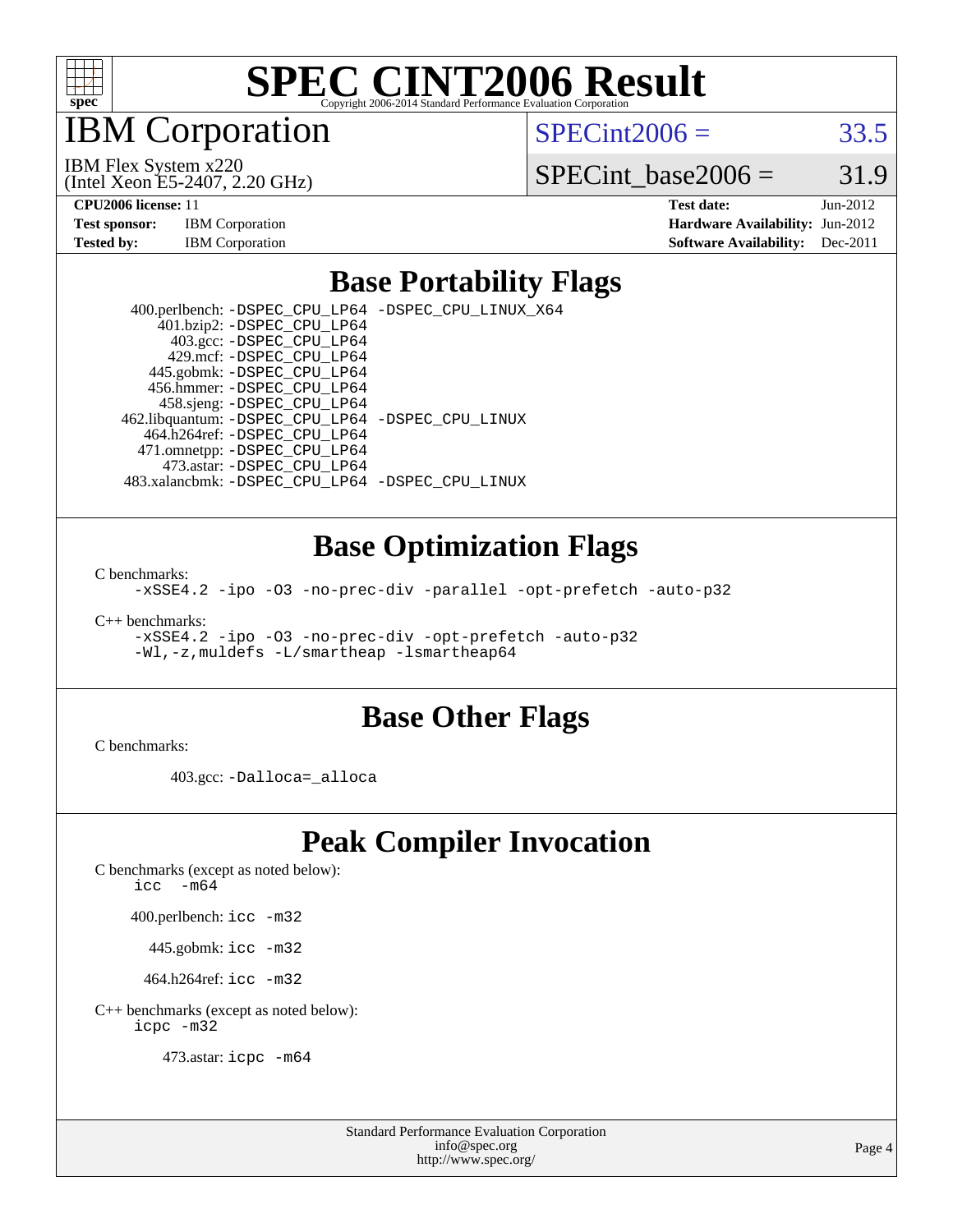

IBM Corporation

 $SPECint2006 = 33.5$  $SPECint2006 = 33.5$ 

(Intel Xeon E5-2407, 2.20 GHz) IBM Flex System x220

SPECint base2006 =  $31.9$ 

**[CPU2006 license:](http://www.spec.org/auto/cpu2006/Docs/result-fields.html#CPU2006license)** 11 **[Test date:](http://www.spec.org/auto/cpu2006/Docs/result-fields.html#Testdate)** Jun-2012 **[Test sponsor:](http://www.spec.org/auto/cpu2006/Docs/result-fields.html#Testsponsor)** IBM Corporation **[Hardware Availability:](http://www.spec.org/auto/cpu2006/Docs/result-fields.html#HardwareAvailability)** Jun-2012 **[Tested by:](http://www.spec.org/auto/cpu2006/Docs/result-fields.html#Testedby)** IBM Corporation **[Software Availability:](http://www.spec.org/auto/cpu2006/Docs/result-fields.html#SoftwareAvailability)** Dec-2011

### **[Peak Portability Flags](http://www.spec.org/auto/cpu2006/Docs/result-fields.html#PeakPortabilityFlags)**

 400.perlbench: [-DSPEC\\_CPU\\_LINUX\\_IA32](http://www.spec.org/cpu2006/results/res2012q3/cpu2006-20120618-23018.flags.html#b400.perlbench_peakCPORTABILITY_DSPEC_CPU_LINUX_IA32) 401.bzip2: [-DSPEC\\_CPU\\_LP64](http://www.spec.org/cpu2006/results/res2012q3/cpu2006-20120618-23018.flags.html#suite_peakPORTABILITY401_bzip2_DSPEC_CPU_LP64) 403.gcc: [-DSPEC\\_CPU\\_LP64](http://www.spec.org/cpu2006/results/res2012q3/cpu2006-20120618-23018.flags.html#suite_peakPORTABILITY403_gcc_DSPEC_CPU_LP64) 429.mcf: [-DSPEC\\_CPU\\_LP64](http://www.spec.org/cpu2006/results/res2012q3/cpu2006-20120618-23018.flags.html#suite_peakPORTABILITY429_mcf_DSPEC_CPU_LP64) 456.hmmer: [-DSPEC\\_CPU\\_LP64](http://www.spec.org/cpu2006/results/res2012q3/cpu2006-20120618-23018.flags.html#suite_peakPORTABILITY456_hmmer_DSPEC_CPU_LP64) 458.sjeng: [-DSPEC\\_CPU\\_LP64](http://www.spec.org/cpu2006/results/res2012q3/cpu2006-20120618-23018.flags.html#suite_peakPORTABILITY458_sjeng_DSPEC_CPU_LP64) 462.libquantum: [-DSPEC\\_CPU\\_LP64](http://www.spec.org/cpu2006/results/res2012q3/cpu2006-20120618-23018.flags.html#suite_peakPORTABILITY462_libquantum_DSPEC_CPU_LP64) [-DSPEC\\_CPU\\_LINUX](http://www.spec.org/cpu2006/results/res2012q3/cpu2006-20120618-23018.flags.html#b462.libquantum_peakCPORTABILITY_DSPEC_CPU_LINUX) 473.astar: [-DSPEC\\_CPU\\_LP64](http://www.spec.org/cpu2006/results/res2012q3/cpu2006-20120618-23018.flags.html#suite_peakPORTABILITY473_astar_DSPEC_CPU_LP64) 483.xalancbmk: [-DSPEC\\_CPU\\_LINUX](http://www.spec.org/cpu2006/results/res2012q3/cpu2006-20120618-23018.flags.html#b483.xalancbmk_peakCXXPORTABILITY_DSPEC_CPU_LINUX)

# **[Peak Optimization Flags](http://www.spec.org/auto/cpu2006/Docs/result-fields.html#PeakOptimizationFlags)**

[C benchmarks](http://www.spec.org/auto/cpu2006/Docs/result-fields.html#Cbenchmarks):

 400.perlbench: [-xSSE4.2](http://www.spec.org/cpu2006/results/res2012q3/cpu2006-20120618-23018.flags.html#user_peakPASS2_CFLAGSPASS2_LDCFLAGS400_perlbench_f-xSSE42_f91528193cf0b216347adb8b939d4107)(pass 2) [-prof-gen](http://www.spec.org/cpu2006/results/res2012q3/cpu2006-20120618-23018.flags.html#user_peakPASS1_CFLAGSPASS1_LDCFLAGS400_perlbench_prof_gen_e43856698f6ca7b7e442dfd80e94a8fc)(pass 1) [-ipo](http://www.spec.org/cpu2006/results/res2012q3/cpu2006-20120618-23018.flags.html#user_peakPASS2_CFLAGSPASS2_LDCFLAGS400_perlbench_f-ipo)(pass 2) [-O3](http://www.spec.org/cpu2006/results/res2012q3/cpu2006-20120618-23018.flags.html#user_peakPASS2_CFLAGSPASS2_LDCFLAGS400_perlbench_f-O3)(pass 2) [-no-prec-div](http://www.spec.org/cpu2006/results/res2012q3/cpu2006-20120618-23018.flags.html#user_peakPASS2_CFLAGSPASS2_LDCFLAGS400_perlbench_f-no-prec-div)(pass 2) [-prof-use](http://www.spec.org/cpu2006/results/res2012q3/cpu2006-20120618-23018.flags.html#user_peakPASS2_CFLAGSPASS2_LDCFLAGS400_perlbench_prof_use_bccf7792157ff70d64e32fe3e1250b55)(pass 2) [-opt-prefetch](http://www.spec.org/cpu2006/results/res2012q3/cpu2006-20120618-23018.flags.html#user_peakCOPTIMIZE400_perlbench_f-opt-prefetch) [-ansi-alias](http://www.spec.org/cpu2006/results/res2012q3/cpu2006-20120618-23018.flags.html#user_peakCOPTIMIZE400_perlbench_f-ansi-alias) 401.bzip2: [-xSSE4.2](http://www.spec.org/cpu2006/results/res2012q3/cpu2006-20120618-23018.flags.html#user_peakPASS2_CFLAGSPASS2_LDCFLAGS401_bzip2_f-xSSE42_f91528193cf0b216347adb8b939d4107)(pass 2) [-prof-gen](http://www.spec.org/cpu2006/results/res2012q3/cpu2006-20120618-23018.flags.html#user_peakPASS1_CFLAGSPASS1_LDCFLAGS401_bzip2_prof_gen_e43856698f6ca7b7e442dfd80e94a8fc)(pass 1) [-ipo](http://www.spec.org/cpu2006/results/res2012q3/cpu2006-20120618-23018.flags.html#user_peakPASS2_CFLAGSPASS2_LDCFLAGS401_bzip2_f-ipo)(pass 2) [-O3](http://www.spec.org/cpu2006/results/res2012q3/cpu2006-20120618-23018.flags.html#user_peakPASS2_CFLAGSPASS2_LDCFLAGS401_bzip2_f-O3)(pass 2) [-no-prec-div](http://www.spec.org/cpu2006/results/res2012q3/cpu2006-20120618-23018.flags.html#user_peakCOPTIMIZEPASS2_CFLAGSPASS2_LDCFLAGS401_bzip2_f-no-prec-div) [-prof-use](http://www.spec.org/cpu2006/results/res2012q3/cpu2006-20120618-23018.flags.html#user_peakPASS2_CFLAGSPASS2_LDCFLAGS401_bzip2_prof_use_bccf7792157ff70d64e32fe3e1250b55)(pass 2) [-auto-ilp32](http://www.spec.org/cpu2006/results/res2012q3/cpu2006-20120618-23018.flags.html#user_peakCOPTIMIZE401_bzip2_f-auto-ilp32) [-opt-prefetch](http://www.spec.org/cpu2006/results/res2012q3/cpu2006-20120618-23018.flags.html#user_peakCOPTIMIZE401_bzip2_f-opt-prefetch) [-ansi-alias](http://www.spec.org/cpu2006/results/res2012q3/cpu2006-20120618-23018.flags.html#user_peakCOPTIMIZE401_bzip2_f-ansi-alias) 403.gcc: [-xSSE4.2](http://www.spec.org/cpu2006/results/res2012q3/cpu2006-20120618-23018.flags.html#user_peakCOPTIMIZE403_gcc_f-xSSE42_f91528193cf0b216347adb8b939d4107) [-ipo](http://www.spec.org/cpu2006/results/res2012q3/cpu2006-20120618-23018.flags.html#user_peakCOPTIMIZE403_gcc_f-ipo) [-O3](http://www.spec.org/cpu2006/results/res2012q3/cpu2006-20120618-23018.flags.html#user_peakCOPTIMIZE403_gcc_f-O3) [-no-prec-div](http://www.spec.org/cpu2006/results/res2012q3/cpu2006-20120618-23018.flags.html#user_peakCOPTIMIZE403_gcc_f-no-prec-div) [-inline-calloc](http://www.spec.org/cpu2006/results/res2012q3/cpu2006-20120618-23018.flags.html#user_peakCOPTIMIZE403_gcc_f-inline-calloc) [-opt-malloc-options=3](http://www.spec.org/cpu2006/results/res2012q3/cpu2006-20120618-23018.flags.html#user_peakCOPTIMIZE403_gcc_f-opt-malloc-options_13ab9b803cf986b4ee62f0a5998c2238) [-auto-ilp32](http://www.spec.org/cpu2006/results/res2012q3/cpu2006-20120618-23018.flags.html#user_peakCOPTIMIZE403_gcc_f-auto-ilp32)  $429$ .mcf: basepeak = yes 445.gobmk: [-xSSE4.2](http://www.spec.org/cpu2006/results/res2012q3/cpu2006-20120618-23018.flags.html#user_peakPASS2_CFLAGSPASS2_LDCFLAGS445_gobmk_f-xSSE42_f91528193cf0b216347adb8b939d4107)(pass 2) [-prof-gen](http://www.spec.org/cpu2006/results/res2012q3/cpu2006-20120618-23018.flags.html#user_peakPASS1_CFLAGSPASS1_LDCFLAGS445_gobmk_prof_gen_e43856698f6ca7b7e442dfd80e94a8fc)(pass 1) [-prof-use](http://www.spec.org/cpu2006/results/res2012q3/cpu2006-20120618-23018.flags.html#user_peakPASS2_CFLAGSPASS2_LDCFLAGS445_gobmk_prof_use_bccf7792157ff70d64e32fe3e1250b55)(pass 2) [-ansi-alias](http://www.spec.org/cpu2006/results/res2012q3/cpu2006-20120618-23018.flags.html#user_peakCOPTIMIZE445_gobmk_f-ansi-alias) 456.hmmer: [-xSSE4.2](http://www.spec.org/cpu2006/results/res2012q3/cpu2006-20120618-23018.flags.html#user_peakCOPTIMIZE456_hmmer_f-xSSE42_f91528193cf0b216347adb8b939d4107) [-ipo](http://www.spec.org/cpu2006/results/res2012q3/cpu2006-20120618-23018.flags.html#user_peakCOPTIMIZE456_hmmer_f-ipo) [-O3](http://www.spec.org/cpu2006/results/res2012q3/cpu2006-20120618-23018.flags.html#user_peakCOPTIMIZE456_hmmer_f-O3) [-no-prec-div](http://www.spec.org/cpu2006/results/res2012q3/cpu2006-20120618-23018.flags.html#user_peakCOPTIMIZE456_hmmer_f-no-prec-div) [-unroll2](http://www.spec.org/cpu2006/results/res2012q3/cpu2006-20120618-23018.flags.html#user_peakCOPTIMIZE456_hmmer_f-unroll_784dae83bebfb236979b41d2422d7ec2) [-auto-ilp32](http://www.spec.org/cpu2006/results/res2012q3/cpu2006-20120618-23018.flags.html#user_peakCOPTIMIZE456_hmmer_f-auto-ilp32) [-ansi-alias](http://www.spec.org/cpu2006/results/res2012q3/cpu2006-20120618-23018.flags.html#user_peakCOPTIMIZE456_hmmer_f-ansi-alias) 458.sjeng: [-xSSE4.2](http://www.spec.org/cpu2006/results/res2012q3/cpu2006-20120618-23018.flags.html#user_peakPASS2_CFLAGSPASS2_LDCFLAGS458_sjeng_f-xSSE42_f91528193cf0b216347adb8b939d4107)(pass 2) [-prof-gen](http://www.spec.org/cpu2006/results/res2012q3/cpu2006-20120618-23018.flags.html#user_peakPASS1_CFLAGSPASS1_LDCFLAGS458_sjeng_prof_gen_e43856698f6ca7b7e442dfd80e94a8fc)(pass 1) [-ipo](http://www.spec.org/cpu2006/results/res2012q3/cpu2006-20120618-23018.flags.html#user_peakPASS2_CFLAGSPASS2_LDCFLAGS458_sjeng_f-ipo)(pass 2) [-O3](http://www.spec.org/cpu2006/results/res2012q3/cpu2006-20120618-23018.flags.html#user_peakPASS2_CFLAGSPASS2_LDCFLAGS458_sjeng_f-O3)(pass 2) [-no-prec-div](http://www.spec.org/cpu2006/results/res2012q3/cpu2006-20120618-23018.flags.html#user_peakPASS2_CFLAGSPASS2_LDCFLAGS458_sjeng_f-no-prec-div)(pass 2) [-prof-use](http://www.spec.org/cpu2006/results/res2012q3/cpu2006-20120618-23018.flags.html#user_peakPASS2_CFLAGSPASS2_LDCFLAGS458_sjeng_prof_use_bccf7792157ff70d64e32fe3e1250b55)(pass 2) [-unroll4](http://www.spec.org/cpu2006/results/res2012q3/cpu2006-20120618-23018.flags.html#user_peakCOPTIMIZE458_sjeng_f-unroll_4e5e4ed65b7fd20bdcd365bec371b81f)  $462$ .libquantum: basepeak = yes  $464.h264 \text{ref}: -x \text{SSE4}.2(\text{pass 2}) - \text{prof-qen}(\text{pass 1}) - \text{ipo}(\text{pass 2})$ [-O3](http://www.spec.org/cpu2006/results/res2012q3/cpu2006-20120618-23018.flags.html#user_peakPASS2_CFLAGSPASS2_LDCFLAGS464_h264ref_f-O3)(pass 2) [-no-prec-div](http://www.spec.org/cpu2006/results/res2012q3/cpu2006-20120618-23018.flags.html#user_peakPASS2_CFLAGSPASS2_LDCFLAGS464_h264ref_f-no-prec-div)(pass 2) [-prof-use](http://www.spec.org/cpu2006/results/res2012q3/cpu2006-20120618-23018.flags.html#user_peakPASS2_CFLAGSPASS2_LDCFLAGS464_h264ref_prof_use_bccf7792157ff70d64e32fe3e1250b55)(pass 2) [-unroll2](http://www.spec.org/cpu2006/results/res2012q3/cpu2006-20120618-23018.flags.html#user_peakCOPTIMIZE464_h264ref_f-unroll_784dae83bebfb236979b41d2422d7ec2) [-ansi-alias](http://www.spec.org/cpu2006/results/res2012q3/cpu2006-20120618-23018.flags.html#user_peakCOPTIMIZE464_h264ref_f-ansi-alias) [C++ benchmarks:](http://www.spec.org/auto/cpu2006/Docs/result-fields.html#CXXbenchmarks) 471.omnetpp: [-xSSE4.2](http://www.spec.org/cpu2006/results/res2012q3/cpu2006-20120618-23018.flags.html#user_peakPASS2_CXXFLAGSPASS2_LDCXXFLAGS471_omnetpp_f-xSSE42_f91528193cf0b216347adb8b939d4107)(pass 2) [-prof-gen](http://www.spec.org/cpu2006/results/res2012q3/cpu2006-20120618-23018.flags.html#user_peakPASS1_CXXFLAGSPASS1_LDCXXFLAGS471_omnetpp_prof_gen_e43856698f6ca7b7e442dfd80e94a8fc)(pass 1) [-ipo](http://www.spec.org/cpu2006/results/res2012q3/cpu2006-20120618-23018.flags.html#user_peakPASS2_CXXFLAGSPASS2_LDCXXFLAGS471_omnetpp_f-ipo)(pass 2) [-O3](http://www.spec.org/cpu2006/results/res2012q3/cpu2006-20120618-23018.flags.html#user_peakPASS2_CXXFLAGSPASS2_LDCXXFLAGS471_omnetpp_f-O3)(pass 2) [-no-prec-div](http://www.spec.org/cpu2006/results/res2012q3/cpu2006-20120618-23018.flags.html#user_peakPASS2_CXXFLAGSPASS2_LDCXXFLAGS471_omnetpp_f-no-prec-div)(pass 2) [-prof-use](http://www.spec.org/cpu2006/results/res2012q3/cpu2006-20120618-23018.flags.html#user_peakPASS2_CXXFLAGSPASS2_LDCXXFLAGS471_omnetpp_prof_use_bccf7792157ff70d64e32fe3e1250b55)(pass 2) [-opt-ra-region-strategy=block](http://www.spec.org/cpu2006/results/res2012q3/cpu2006-20120618-23018.flags.html#user_peakCXXOPTIMIZE471_omnetpp_f-opt-ra-region-strategy_5382940c29ea30302d682fc74bfe0147) [-ansi-alias](http://www.spec.org/cpu2006/results/res2012q3/cpu2006-20120618-23018.flags.html#user_peakCXXOPTIMIZE471_omnetpp_f-ansi-alias) [-Wl,-z,muldefs](http://www.spec.org/cpu2006/results/res2012q3/cpu2006-20120618-23018.flags.html#user_peakEXTRA_LDFLAGS471_omnetpp_link_force_multiple1_74079c344b956b9658436fd1b6dd3a8a) [-L/smartheap -lsmartheap](http://www.spec.org/cpu2006/results/res2012q3/cpu2006-20120618-23018.flags.html#user_peakEXTRA_LIBS471_omnetpp_SmartHeap_7c9e394a5779e1a7fec7c221e123830c) Continued on next page